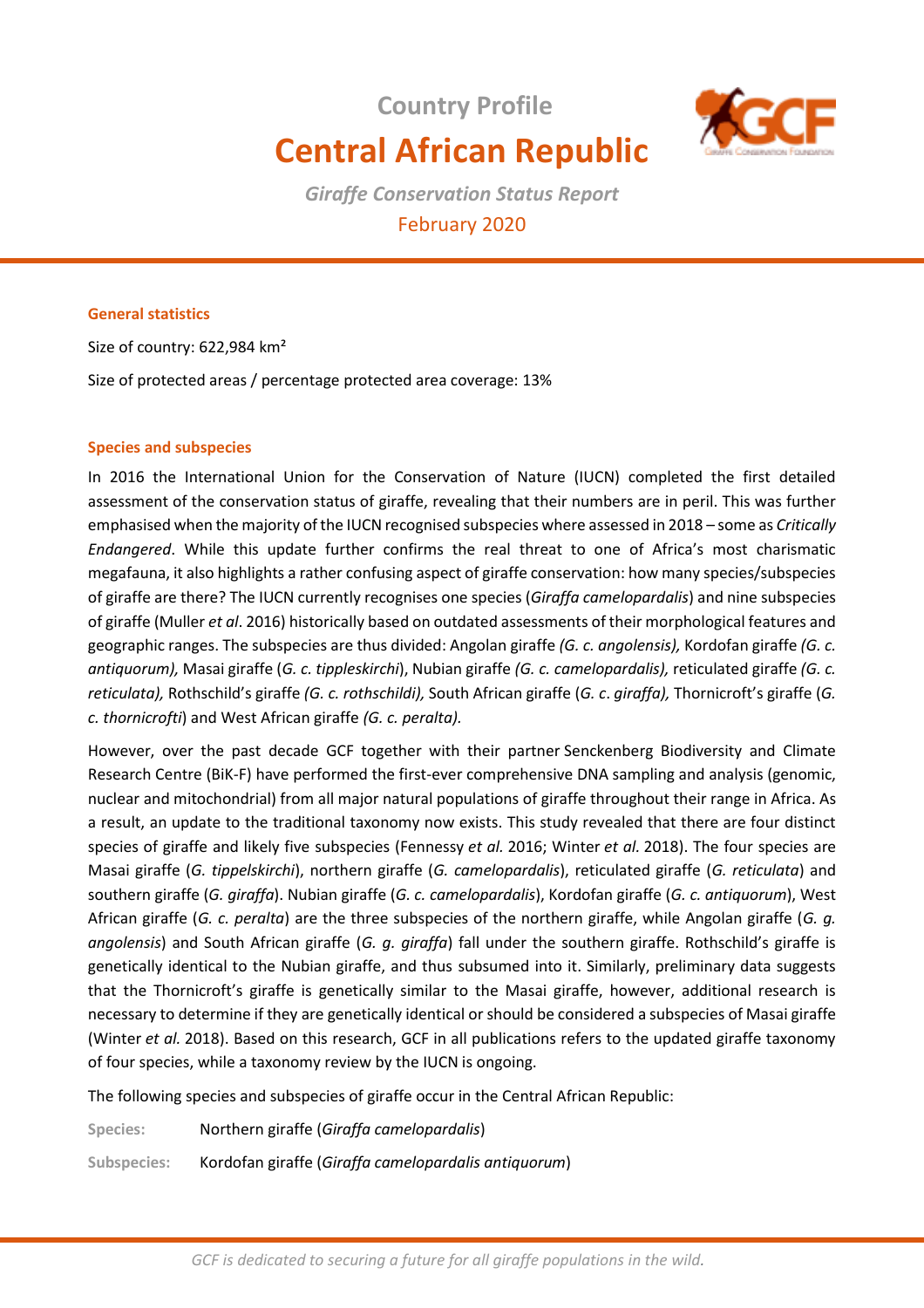#### **Conservation Status**

#### **IUCN Red List (IUCN 2018):**

*Giraffa camelopardalis* (as a species, old taxonomy) – Vulnerable (Muller *et al.* 2018) *Giraffa camelopardalis antiquorum* – Critically Endangered (Fennessy and Marais 2018)

#### **In the Central African Republic:**

Under Section 27 of Ordinance No. 84/045 on the protection of wildlife and the regulating of hunting in the Central African Republic (l'Ordonnance no. 84 /045 portant protection de la Faune Sauvage et règlementant l'exercice de la chasse en République Centrafricaine), hunting, capturing and/or collecting of any individual listed in List A of the Ordinance, which includes giraffe, is strictly prohibited.

#### **Issues/threats**

Giraffe in the Central African Republic (CAR) only occur in the northern part of the country. The north of the CAR is a huge expanse of natural landscape with a very low human population (<0.5 inhabitants/km<sup>2</sup>) (Roulet 2005; Blom *et al.* 2003). The area comprises a network of protected areas consisting of two national parks (Bamingui Bangoran and Manovo-Gounda Saint Floris), a wildlife reserve (Vassako Bolo), hunting sectors and community hunting areas (Bouché *et al.* 2009). This gives the impression of optimum conditions for wildlife, while, in fact, the very low human density and near absence of State authority favour illegal activities throughout this vast landscape (Bouché *et al.* 2011; 2009; Roulet 2005; Blom *et al.* 2003; Ruggiero 1984). The CAR has been in a semi-continuous state of civil unrest since its independence in 1958 (BBC News 2018). As a result, wildlife populations in northern CAR have been largely depleted from continuous uncontrolled exploitation (WCS 2017; Bouché *et al.* 2009; Roulet 2005).

The overall large mammal density of the northern CAR decreased substantially between 1978 and 2017 and continues to do so, mostly as a result of commercial poaching and wildlife trafficking, civil unrest, a loss of habitat and disease transmitted by illegal movements of livestock (Losh 2019; WCS 2017; Bouché *et al.* 2011; 2009; Blom *et al.* 2003; Hamilton *et al.* 1985). The extension of cattle transhumance in search of better pastures caused a large rinderpest outbreak among giraffe populations in 1984 (Bouché *et al.* 2011; Roulet 2005). This decimated their population numbers and subsequently they have never fully recovered (Bouché *et al.* 2011).

Protected areas in the northern CAR are located along international borders (Chad and South Sudan); have sparse road networks; lack management plans and on-ground implementation of activities; have insufficient financial and human resources; and lack adequate anti-poaching measures (World Bank 2010; Bouché *et al.* 2009; Blom *et al.* 2003). This not only makes them effectively open to local illegal hunting, but also more vulnerable to foreign incursions from neighbouring countries (World Bank 2010; Bouché *et al.* 2009; Ruggiero 1984). This low populated area has been used as a refuge for multiple rebellions from the CAR as well as Chad and South Sudan (World Bank 2010; Bouché *et al.* 2009). Bamingui-Bangoran NP, one of the oldest national parks in the country for example, is split between two of CAR's militia – the Popular Front for the Renaissance of the Central African Republic and the Central African Patriotic Movement (Loch 2019). Ethnic conflicts have increased insecurity in the region and wildlife populations suffered heavy losses due to the widespread proliferation of firearms resulting from the socio-political turmoil (WCS 2017; Bouché *et al.* 2009; Roulet 2005; Ruggiero 1984).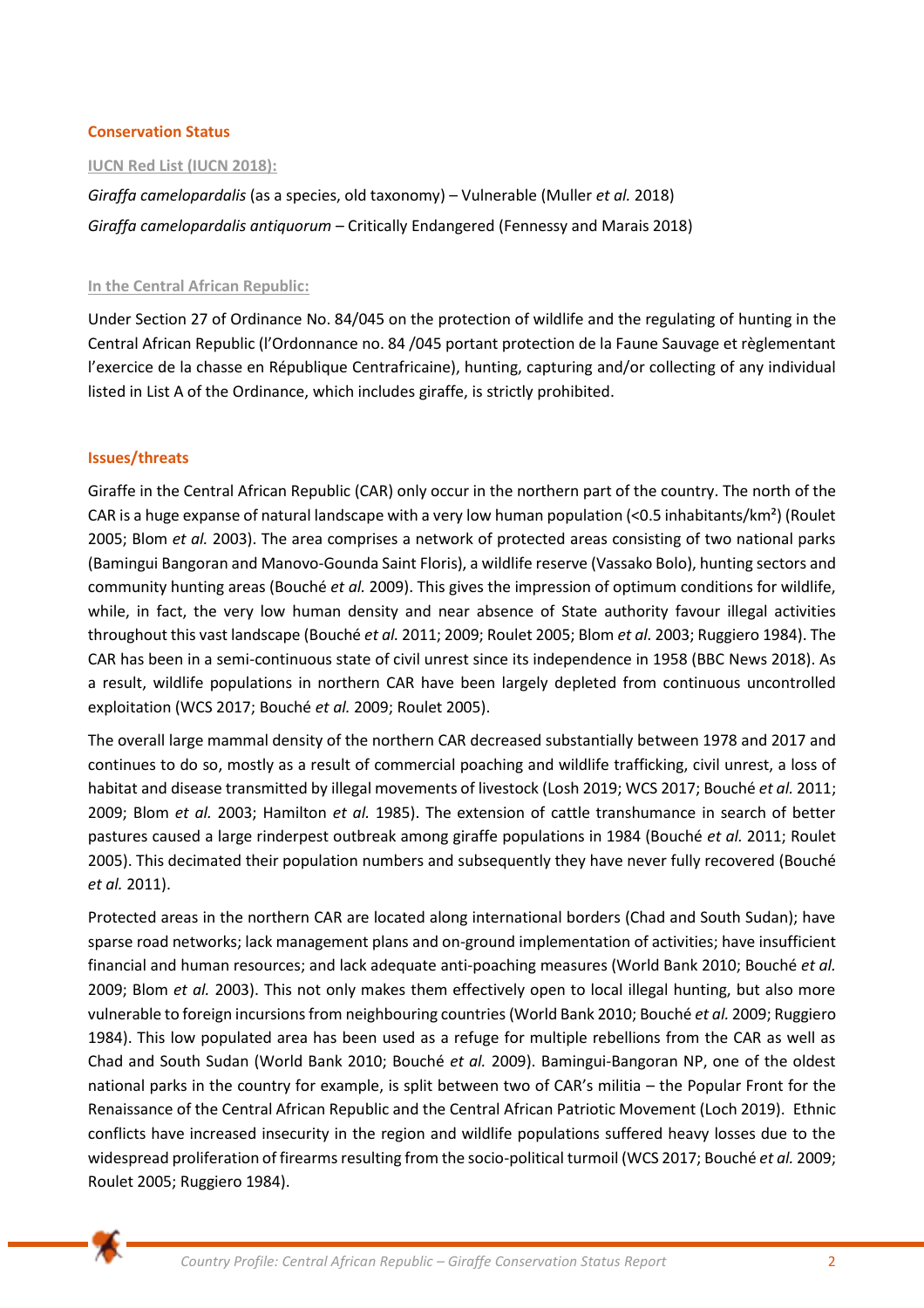Unable to afford meat produced from domestic livestock, most people in the CAR consume bushmeat (Bouché *et al.* 2011). Weak law enforcement and the involvement of some local officials in the bushmeat trade facilitate the availability of bushmeat in urban markets (Bouché *et al.* 2011). In addition to local consumption, the bushmeat industry has become commercialised by heavily armed groups moving across borders (CAR, Chad, South Sudan) (Losh 2019; WCS 2017; Bouché *et al.* 2009). In community hunting areas, anti-poaching and community-based wildlife programmes have curtailed illegal hunting at a local scale, but they do not prevent the international forays of illegal hunters into national parks (Bouché *et al.* 2009).

Porous international borders have furthermore led to illegal grazing by Chadian and South Sudanese pastoralists inside protected areas (World Bank 2010). Additionally, artisanal diamond exploration, local mining, and uncontrolled bush fires within protected areas have damaged these fragile ecosystems (WCS 2017; World Bank 2010).

There still remains hope for recovery of wildlife populations as the vast habitats in northern CAR remain largely intact (Losh 2019; WCS 2017). However, without a strong commitment to provide adequate funding and prompt implementation of determined field management, wildlife populations of the northern CAR, including giraffe, will continue to decline (Bouché *et al.* 2011, 2009). More attention needs to be given to capacity building, long-term funding mechanisms, regional collaboration and political commitment to ensure such interventions are sustainable for the long-term (Bouché *et al.* 2011).

# **Estimate population abundance and trends**

Taxonomic confusion has surrounded the (sub)species occurrence of giraffe in Central Africa. The giraffe population of CAR were formerly thought to be West African giraffe (*Giraffa camelopardalis peralta*) (Dagg 1962), but genetic work undertaken by Hassanin *et al*. (2007) and recently supported by Fennessy *et al*. (2016) and Winter *et al.* (2018) clearly show that giraffe in CAR are Kordofan giraffe (*G. c. antiquorum*).

# **Historic**

According to East (1999)<sup>1</sup>, Kordofan giraffe occurred widely in the northern savanna woodlands of the CAR, but it has been reduced to very low densities or eliminated by illegal hunting over a large part of its former range. An estimated 5,000 – 6,000 giraffe occurred in Chad and the CAR in the late 1950s to early 1960s (Blancou 1963, 1958; Dagg 1962). Anecdotal records indicate that the giraffe population in the CAR was decimated by illegal hunting in the following years (Happold 1969). According to Happold (1969), few giraffe occurred in the Yata N'Gaya Reserve and the Andre Felix National Park in the north-east of the CAR by the late 1960s. Aerial counts carried out in the northern CAR in 1985 covering national parks, hunting reserves and community hunting areas, estimated the occurrence of some 1,757 giraffe in the region (Douglas-Hamilton *et al.* 1985). Of these, 1,731 were estimated to occur in Manovo Gounda St. Floris National Park and 26 in the Vassako-Bolo Nature Reserve in the heart of the Bamingui Bangoran National Park (Douglas-Hamilton *et al.* 1985).

Trends in large mammalian density in the northern CAR from 1985 to 2011 showed a decline in giraffe numbers of almost 70% (Bouché *et al.* 2011). Aerial counts carried out in 2005, covering national parks, hunting reserves and community hunting areas, estimated a total of 535 giraffe remaining in the area (Bouché *et al* 2009). Of these, 254 individuals were estimated to occur in Manovo Gounda St. Floris National Park and 281 individuals in Bamingui Bangoran National Park, of which 12 occurred in the Vassako-Bolo Nature Reserve (Bouché *et al.* 2009; Renaud 2005). Numerous reconnaissance flights that have been

<sup>1</sup> Although East (1999) referred to *G. c. peralta and G. c. antiquorum* collectively as western giraffe, *G. c. antiquorum* is now assumed to be Kordofan giraffe as referred to throughout this document.

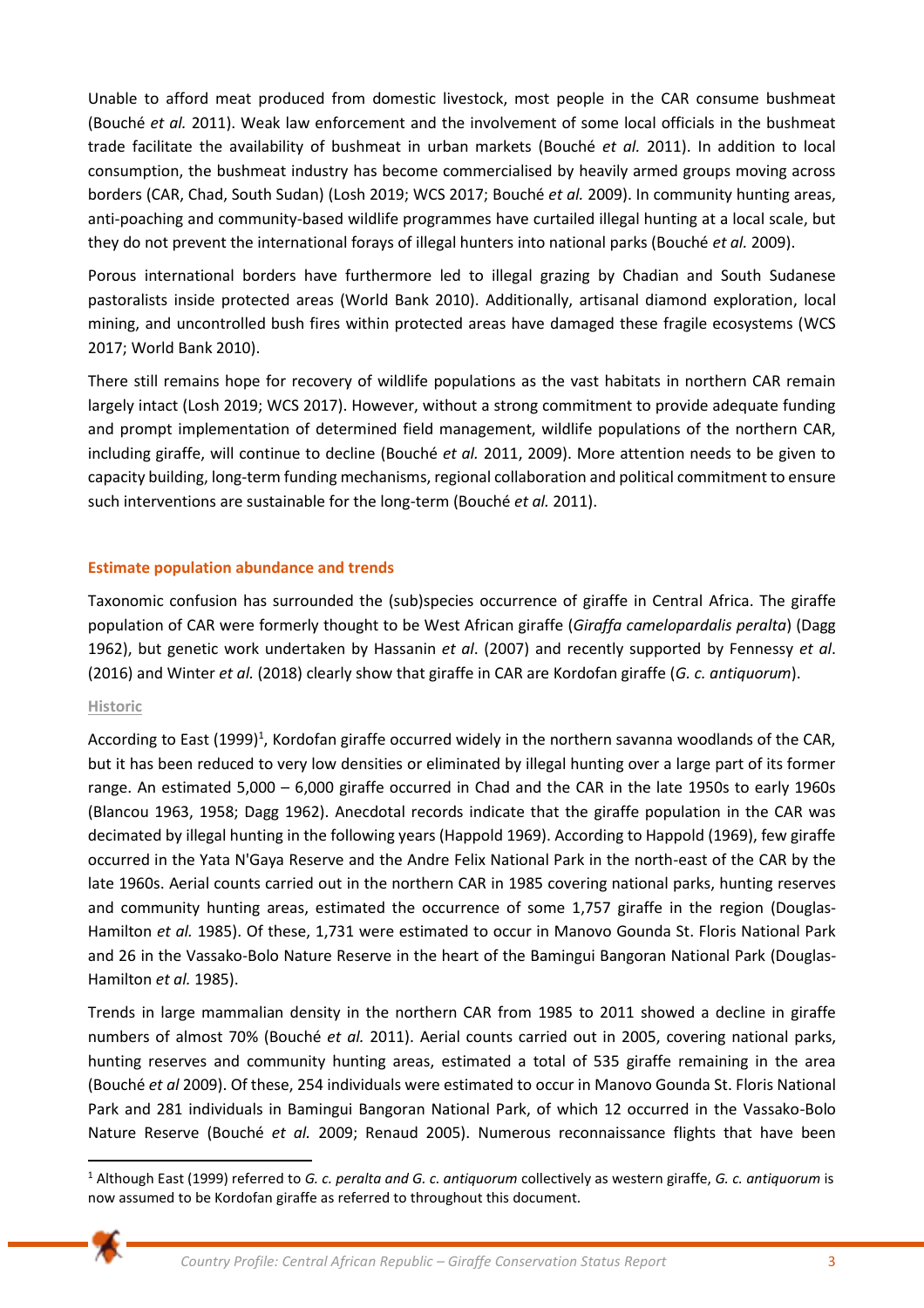undertaken to northern CAR since 2008 have shown that wildlife has disappeared from large parts of this area (Bouché 2010). Aerial counts of the area carried out in 2010 estimated a population of only 162 giraffe, occurring in the Bamingui Bangoran and Boungou Ouadda hunting areas (Bouché 2010).

#### **Current**

The most recent aerial survey completed in the northern CAR was performed in 2017 and was the first survey carried out since 2010 due to the high level of civil unrest (WCS 2017; Elkan *et al.* 2017). This survey revealed dramatic declines in all large mammal species compared to populations observed during the 2010 surveys (WCS 2017). One population of giraffe were observed during the survey, a small herd of two individuals with reports from local communities of others in the Bamingui Bangoran and Boungou Ouadda hunting areas (P. Elkan pers. comm.; Fennessy & Marais 2018; Elkan *et al*. 2017; WCS 2017). Another ground survey was performed in 2018 in Bamingui Bangoran NP and recorded a total of two populations – one herd of six individuals and another herd of two individuals (H. VanLeeuwe pers. comm.). Taking into account the threats that the species continues to face as well as the increasing isolation of the two populations seen during aerial surveys, Bouché (2010) suggested that there is little chance that the actual number of giraffe is larger than the mean estimate of 162 from 2010 and more than likely has been severely decreased since then (WCS 2017). There is a potential small population giraffe found in a sector of the Manovo Gounda St. Floris National Park, however this is still speculation and it could be that the species has disappeared from this area completely (O'Connor *et al.* 2019; Fennessy & Marais 2018; Elkan *et al.* 2017; P.A. Roulet pers. comm).

In summary, current giraffe numbers for CAR are estimated at <100 Kordofan giraffe occurring in the Bamingui Bangoran and Boungou Ouadda hunting areas and possibly a small section of the Manovo Gounda St. Floris National Park.

# **Future Conservation Management**

The following are proposed conservation management options for giraffe in the CAR:

- Greater understanding of giraffe population numbers, range and conservation status across the country, including (sub)speciation;
- Support to dedicated giraffe conservation, habitat protection, anti-poaching, education and awareness initiatives (government, NGO and academic);
- Development of National Giraffe Strategy for the CAR; and
- Identification of priority conservation efforts for giraffe conservation, specifically for viable remaining and any transboundary populations.

# **Acknowledgements**

We would like to thank Pierre-Armand Roulet, Paul Elkan, and Hilde VanLeeuwe for their valuable input. We thank San Diego Zoo Global for collaboration on the range map. This updated Country Profile was financially supported by the Giraffe Conservation Foundation and its supporters.

# **References**

BBC News. 2018. *Central African Republic profile – Timeline*. [https://www.bbc.com/news/world-africa-](https://www.bbc.com/news/world-africa-13150044)[13150044.](https://www.bbc.com/news/world-africa-13150044) Downloaded April 2019.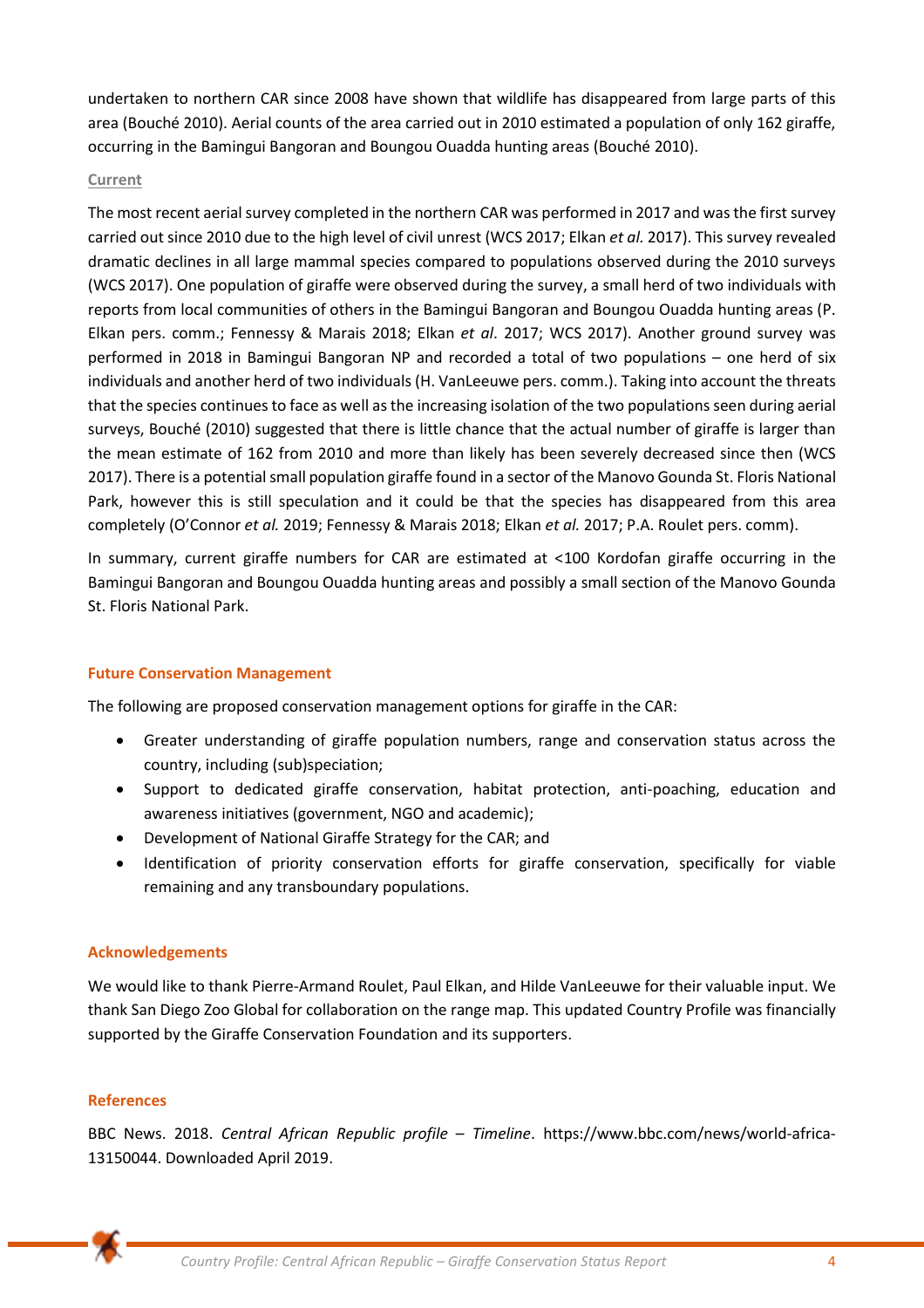Blancou, L. 1958. Distribution géographique des ongulés d'Afrique Equatoriale Francaise en relation avec leur écologie. *Mammalia* **22**: 294-316.

Blancou, L. 1963. A propos de la distribution de la girafe en Afrique. *Mammalia* **27**: 311-312.

Blom, A., Yamindou, J. & Prins, H.H.T. 2003. Status of the protected areas of the Central African Republic. *Biological Conservation* **118**: 479-487.

Bouché, P., Renaud, P., Lejeune, P., Vermeulen, C., Froment, J.M., Bangara, A., Fiongai, O., Abdoulaye, A., Abakar, R. & Fay, M. 2009. Has the final countdown to wildlife extinction in Northern Central African Republic begun? *African Journal of Ecology* **48**: 994-1003.

Bouche, P. 2010. *Inventaire aerien 2010 des grands mammiferes dans le Nord de la Republique Centrafricaine.*  Programme ECOFAC IV - FINANCEMENT 9th FED, Composante Zones Cynetiques Villageoises Nord.

Bouché, P., Nzapa Mbeti Mange, R., Tankalet, F., Zowoya, F., Lejeune, P. & Vermeulen, C. 2011. Game over! Wildlife collapse in northern Central African Republic. *Environmental Monitoring Assessment* (published online: 15 December 2011).

Dagg, A.I. 1962. *The distribution of the giraffe in Africa*. School of Graduate Studies, University of Waterloo, Waterloo, Ontario, Canada.

Douglas-Hamilton, I. 1985. *Recensement aérien de la faune dans la zone nord de la République Centrafricaine.* Unpublished Report FOA. FO CAF/78/006. Document de travail 5.

East, R. 1999. *African Antelope Database 1998*. IUCN/SSC Antelope Specialist Group. IUCN, Gland, Switzerland and Cambridge, UK.

Elkan, P., Hilde Vanleeuwe, Orad Eldar, Blaise Mandaba, Antoine Abdulaye, Simplice Yadjouma, Alexi Peltier, Bertrand Dilla, Donatien Zelaba, Ndourou Boris Harding 2017. *Aerial Surveys of Wildlife and Human Activity in Key areas of Northern Central African Republic: Bamingui-Bangoran, Manouvo Gounda St. Floris and Andre Felix NP, Vassako-Bollo, Gribingui-Bamingui, l'Aouk Aoukale, Yata Ngaya Reserves, The Presidential Park Awakaba, and surrounding areas March-April 2017*. Technical report for Government of Central African Republic, EU, ECOFAUNE+, Great Elephant Census - Paul G. Allen Foundation, and Wildlife Conservation Society.

Fennessy, J. & Marais, A. 2018. *Giraffa camelopardalis ssp. antiquorum*. The IUCN Red List of Threatened Species 2018: e.T88420742A88420817. http://dx.doi.org/10.2305/IUCN.UK.2018- 2.RLTS.T88420742A88420817.en. Downloaded on 29 March 2019.

Fennessy, J., Bidon, T., Reuss, F., Kumar, V., Elkan, P., Nilsson, M.A., Vamberger, M. Fritz, U. & Janke, A. 2016. *Multi-locus analysis reveal four giraffes species instead of one*. Current Biology, **26**: 2543-2549.

Happold, D.C.D. 1969. *The present distribution and status of the giraffe in West Africa*. Mammalia **33**: 516- 521.

Hassanin, A., Ropiquet A., Gourmand, A.L., Chardonnet, B. & Rigoulet, J. 2007. *Mitochondrial DNA variability in Giraffa camelopardalis: consequences for taxonomy, phylogeography and conservation of giraffes in West and central Africa*. Comptes Rendus Biologies **330**: 265-274.

IUCN 2012. *The IUCN Red List of Threatened Species. Version 2012.1*. http://www.iucnredlist.org. Downloaded on 24 August 2012.

Losh, J. 2019. *Central Africa's Rangers Are as Threatened as the Animals They Guard*. [https://foreignpolicy.com/2019/10/06/central-africas-rangers-are-as-endangered-as-the-animals-they](https://foreignpolicy.com/2019/10/06/central-africas-rangers-are-as-endangered-as-the-animals-they-guard/)[guard/.](https://foreignpolicy.com/2019/10/06/central-africas-rangers-are-as-endangered-as-the-animals-they-guard/) Downloaded December 2019.

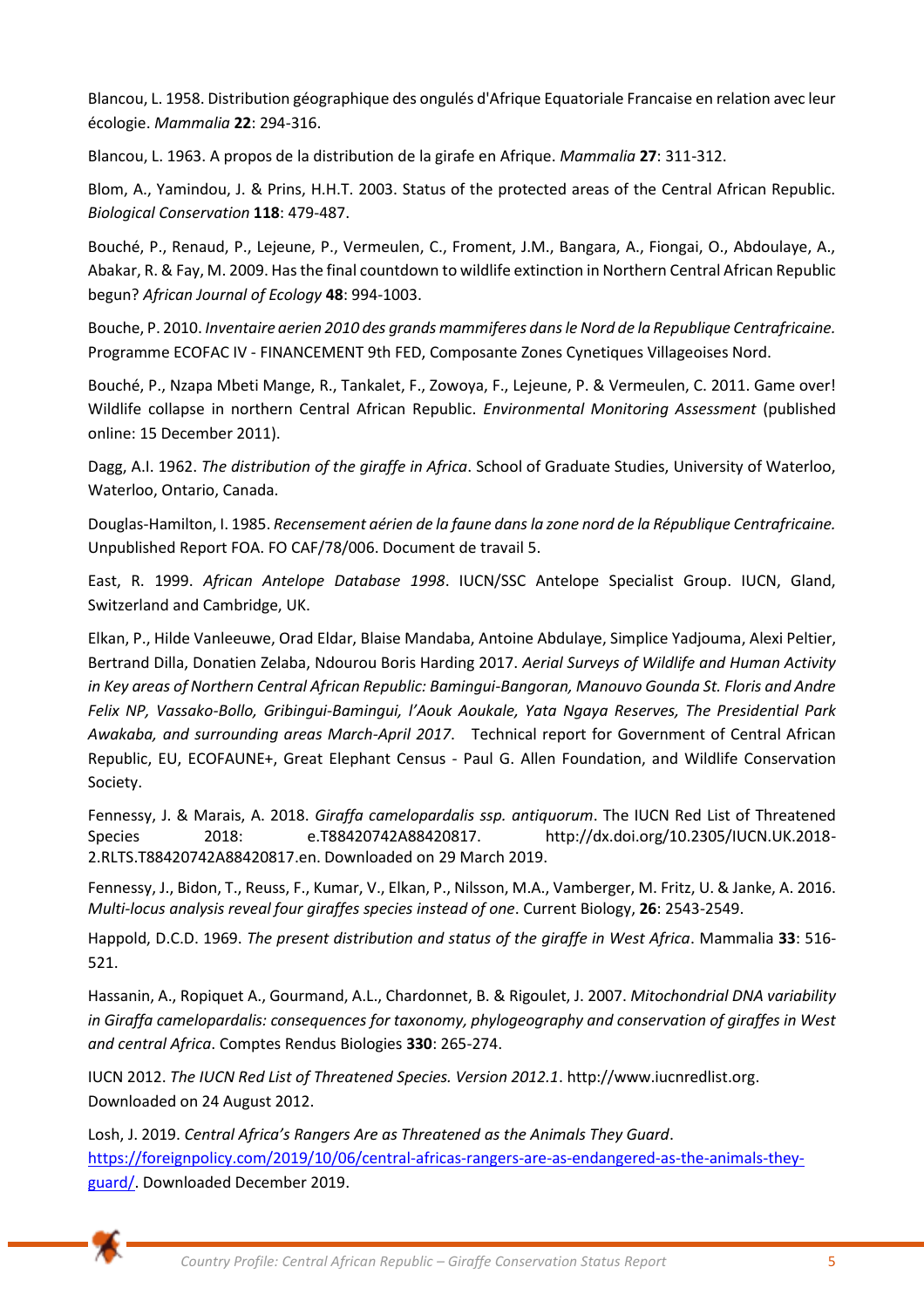Muller, Z., Bercovitch, F., Brand, R., Brown, D., Brown, M., Bolger, D., Carter, K., Deacon, F., Doherty, J.B., Fennessy, J., Fennessy, S., Hussein, A.A., Lee, D., Marais, A., Strauss, M., Tutchings, A. & Wube, T. 2016. *Giraffa camelopardalis*. The IUCN Red List of Threatened Species 2016: e.T9194A51140239. www.iucnredlist.org/details/9194/0 (Downloaded February 2019).

O'Connor, D., Stacy‐Dawes, J., Muneza, A., Fennessy, J., Gobush, K., Chase, M.J., Brown, M.B., Bracis, C., Elkan, P., Zaberirou, A.R.M., Rabeil, T., Rubenstein, D., Becker, M.S., Phillips, S., Stabach, J.A., Leimgruber, P., Glikman, J.A., Ruppert, K., Masiaine, S. and Mueller, T. (2019), Updated geographic range maps for giraffe, Giraffa spp., throughout sub - Saharan Africa, and implications of changing distributions for conservation. Mam Rev, 49: 285-299. doi:10.1111/mam.12165

Ordonnance No. 84 /045 portant protection de la Faune Sauvage et règlementant l'exercice de la chasse en République Centrafricaine.

Renaud, P.C. 2005. *Recensement aérien de la faune dans les préfectures de la region Nord de la République Centrafricaine.* Rapport. ECOFAC III.

Roulet, P.A. 2005. *Etude Socio-Economique Dans les Préfectures de la Vakara et du Bamingui Bangoran.* Nord-Est de la République Centrafricaine. COPPI, Cybertracker Foundation, Union Européenne 79pp.

Ruggiero, R.G. 1984. *Central African Republic hit by poachers*. Pachyderm **4**: 12-13.

Wildlife Conservation Society. 2017*. Wildlife of northern Central African Republic in danger: Urgent actions required to secure remaining wildlife populations and contribute to stabilization of the region*. ScienceDaily. ScienceDaily[. www.sciencedaily.com/releases/2017/06/170629132001.htm](http://www.sciencedaily.com/releases/2017/06/170629132001.htm) (Downloaded April 2019).

Wildlife Conservation Society. *Wildlife of northern Central African Republic in danger* (2017, June 29) retrieved 24 May 2019 fro[m https://phys.org/news/2017-06-wildlife-northern-central-african-republic.html.](https://phys.org/news/2017-06-wildlife-northern-central-african-republic.html)

Winter S, Fennessy J, Janke A. 2018. *Limited introgression supports division of giraffe into four species*. Ecol Evol.; **8**:10156–10165. https://doi.org/10.1002/ece3.4490

World Bank 2010*. Central African Republic Country Environmental Analysis: Environmental Management for sustainable growth Volume I: Main report 2010* https://africaknowledgelab.worldbank.org/akl/sites/ africaknowledgelab.worldbank.org/files/Full%20report%20CAR%20CEA.pdf (Downloaded 29 July 2012).

# **Citation**

Ferguson, S., Marais, A.J., Fennessy, S. & Fennessy, J. 2020. *Country Profile: A rapid assessment of the giraffe conservation status in the Central African Republic.* Giraffe Conservation Foundation, Windhoek, Namibia.